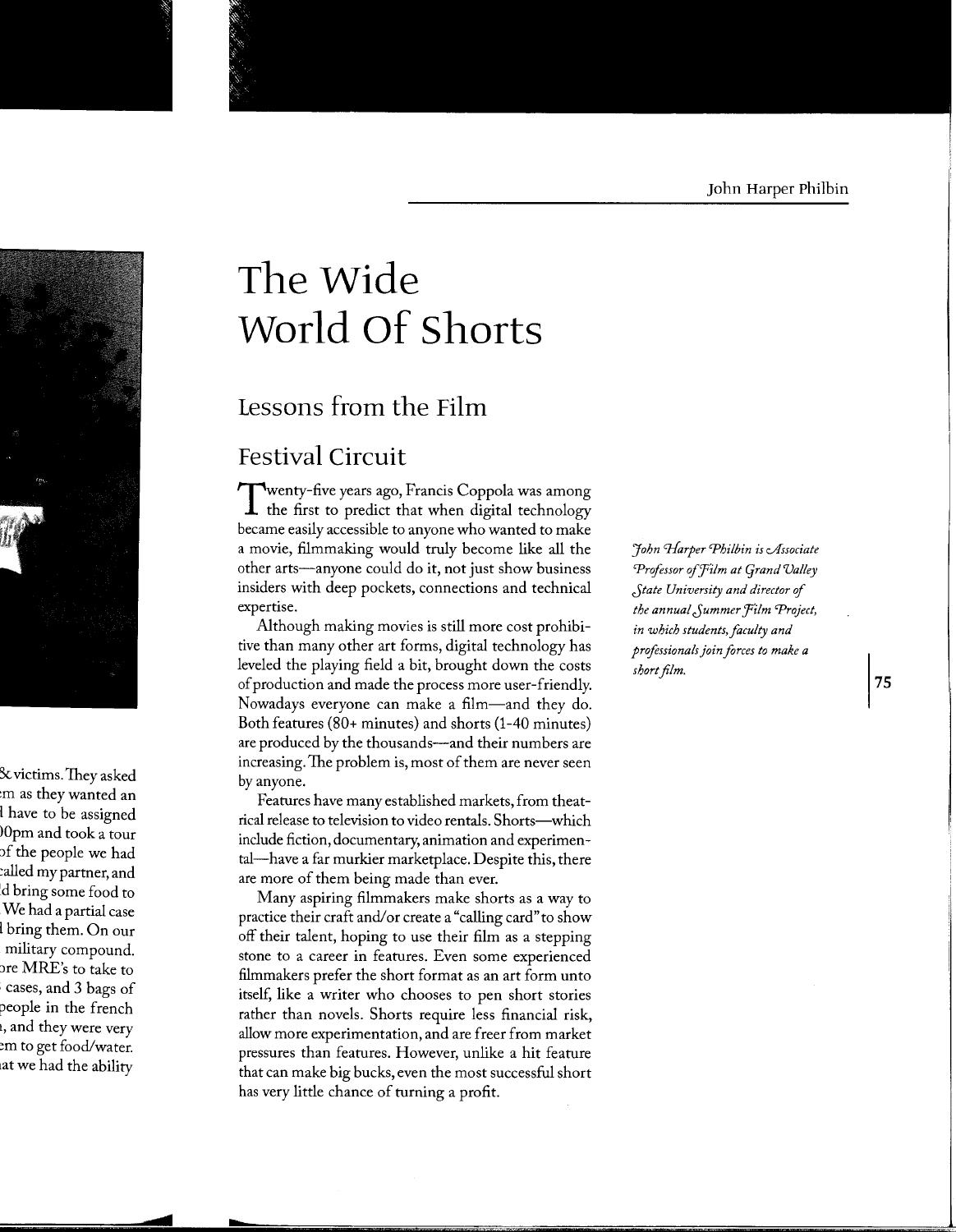While it's rare that a young director will actually be "discovered" by making a great short, it can happen. Bryan Singer of *X-Men* fame, for example, started his career with an award-winning short in 1988. He and others like him who broke into the film business in this storied manner are forever held up as indie poster boys, feedmg fantasies and dangling the fame-and-fortune carrot for fledgling filmmakers who, like irrepressible golfers, never stop hoping for a hole-in-one.

You can watch shorts on the small screen, packaged on a handful of public or cable television programs, or, you can find them on the very small screen, via online short-film websites. As for the silver screen, there was a time when shorts were shown in movie theaters prior to feature presentations, but those days are long gone (now they run commercials). Today, unless you have an adventurous programmer running short films at your local art-house theater, library or coffee house, one of the only places to see them is at film festivals.

#### **FILM FESTIVALS**

Film festivals come in all shapes and sizes; most of them program both features and shorts. Festivals range from long-standing ones like the Chicago International (33rd annual) to newbie fests like Boston International Film Festival (3rd annual). Worldwide, film festivals have multiplied rapidly in the past decade. According to the *New York Times,* there are *2,500* film fests now in existence and new ones popping up every year.

All film festivals, large and small, report a sharp increase in the number of shorts entered. Sundance receives more short film entries than any other festival in the world, and its numbers are staggering: 1,500 in 1998; 1,900 in 2000; 2,100 in 2002; 3,300 in 2003; 3,900 in 2004. Sundance broke a new record in 2005 with 4,311 short film submissions; 72 (less than 2%) were ultimately selected.

This spike in production is partly attributable to digital technology. Shooting on film and projecting from a film print is no longer required by film festivals. Less expensive digital formats are readily available to filmmakers on a low budget and all festivals now accept video submissions.

Film festivals have basically three tiers. The A-list "industry festivals" (e.g. Sundance and Cannes) receive

76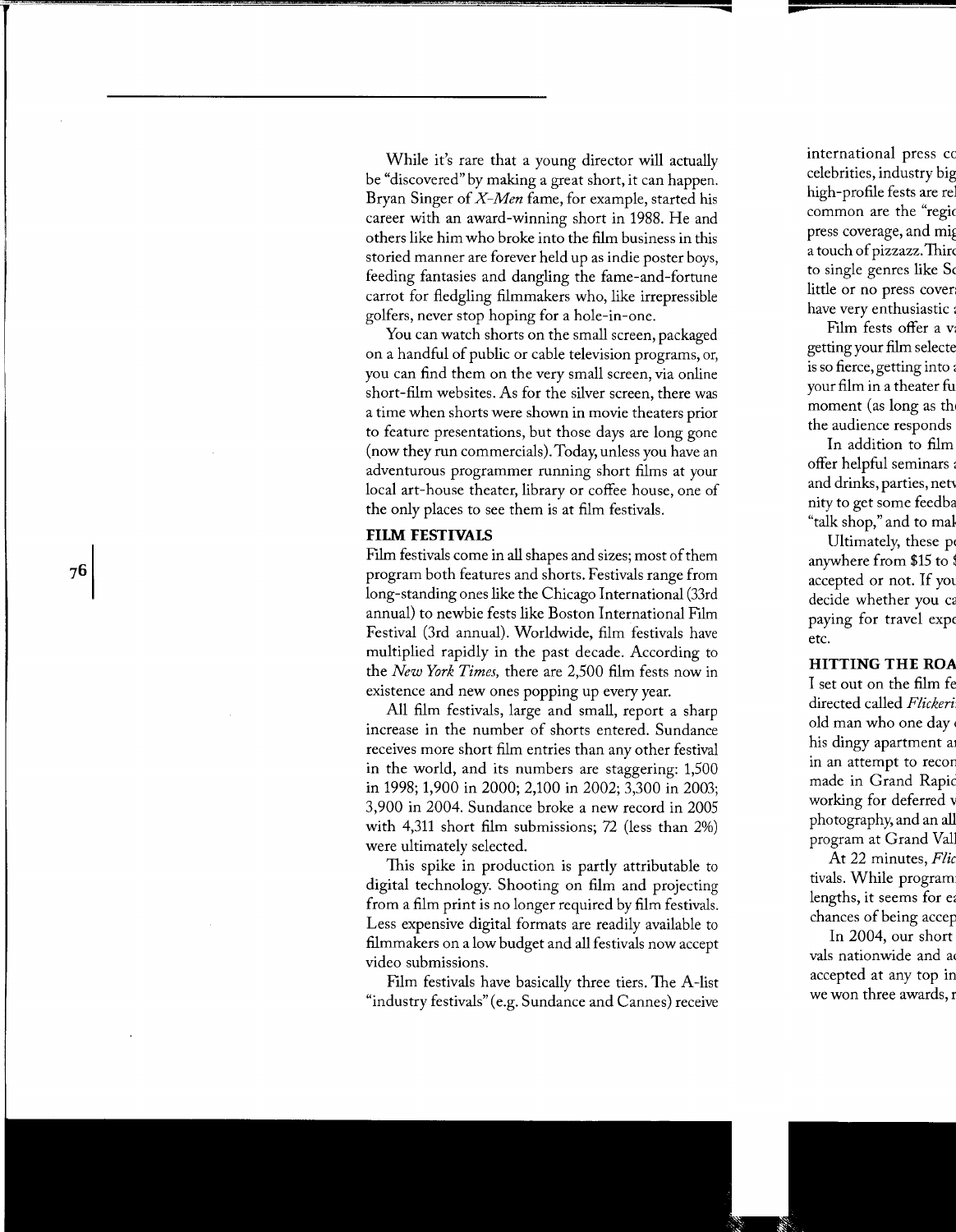international press coverage and attract hordes of celebrities, industry bigwigs and filmmakers. But these high-profile fests are relatively few in number. Far more common are the "regional festivals" that receive local press coverage, and might lure a token celebrity to add a touch of pizzazz. Third are "niche festivals" which cater to single genres like Sci-Fi or Horror, and usually get little or no press coverage or industry attendance, but have very enthusiastic audiences.

Film fests offer a variety of perks, beginning with getting your film selected and screened. The competition is so fierce, getting into any festival is a victory. Watching your film in a theater full of people is always a cherished moment (as long as the film is projected properly and the audience responds appropriately).

In addition to film screenings, many festivals also offer helpful seminars and panel discussions, free food and drinks, parties, networking and more. The opportunity to get some feedback from audiences and peers, to "talk shop," and to make connections can be valuable.

Ultimately, these perks cost you. Entry fees range anywhere from \$15 to \$65 per festival, whether you are accepted or not. If your film is accepted, you have to decide whether you can afford to attend the festival, paying for travel expenses, accommodations, meals, etc.

#### **HITTING THE ROAD**

I set out on the film festival circuit with a short that I directed called *Flickering Blue.* It's the story of a lonely old man who one day decides to turn off his TV, leave his dingy apartment and take a walk through the city in an attempt to reconnect with people. The film was made in Grand Rapids, Michigan, with SAG actors working for deferred wages, a professional director of photography, and an all-student crew trained in the film program at Grand Valley State University.

At 22 minutes, *Flickering Blue* is a bit long for festivals. While programmers will consider shorts of all lengths, it seems for each minute longer than 15, your chances of being accepted go down.

In 2004, our short was entered into 30 film festivals nationwide and accepted at six. The film was not accepted at any top industry festivals but, in the end, we won three awards, received a total of \$1,550 in prize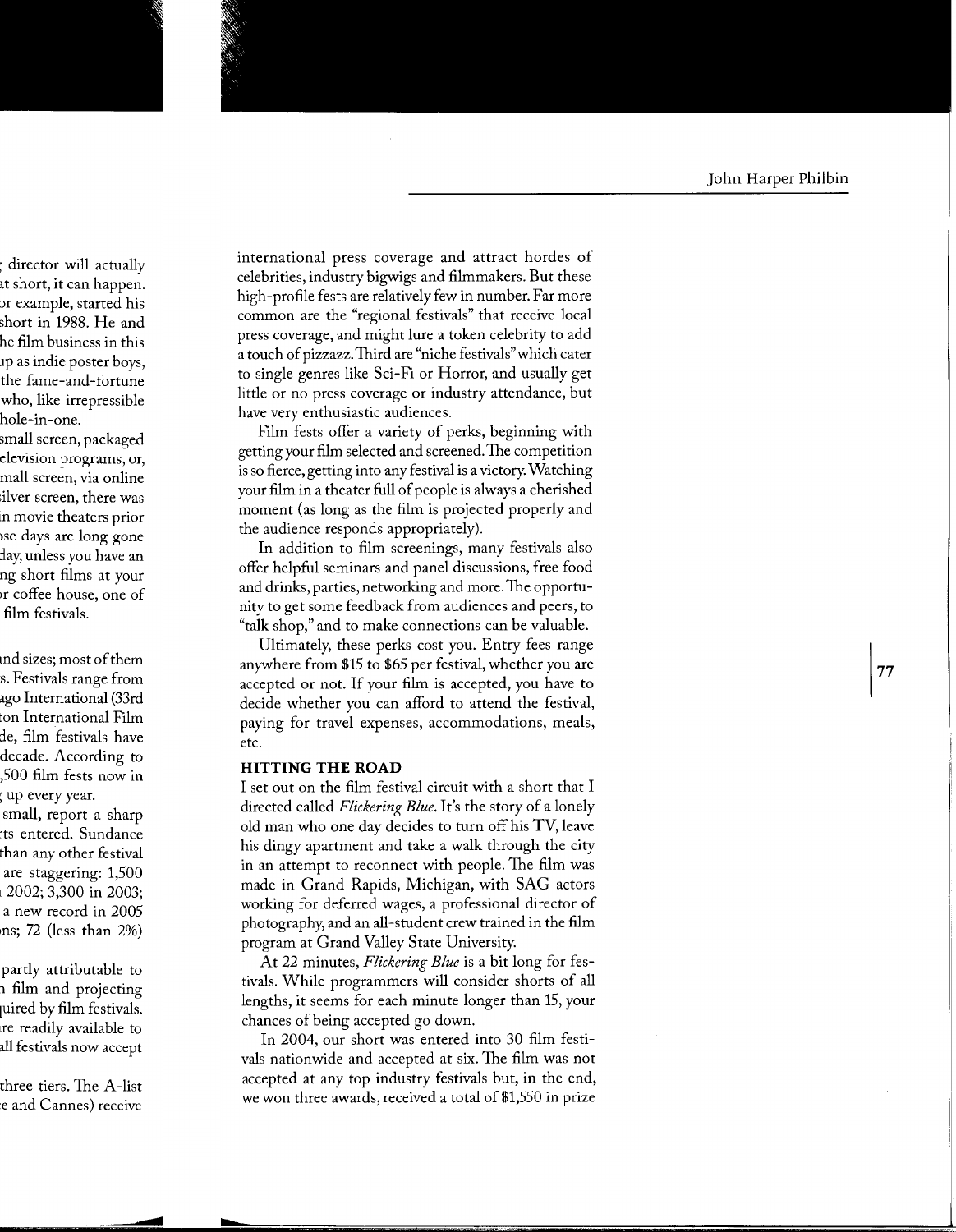money, found (and lost) a Canadian distributor, and attracted a private investor who wanted to help us make a feature-length version of the film.

What follows is a diary of my experiences and lessons learned on the festival circuit. I hope it will serve as a primer for students or any filmmakers who are trying to get their short films seen.

#### **MARCH**

#### **East Lansing Film Festival**

Location: Michigan

Years in existence: 7

Niche categories: Lake Michigan area filmmakers; students

Sample celebrity: Bruce Campbell (actor)

My first stop was the East Lansing Film Festival (ELFF), which takes place at Michigan State University in a single building on campus that houses a series of big lecture halls with movie screens in the front and projection booths in the back. Having attended ELFF the past five years, I've concluded that one of its best perks is that it's well-attended-nearly every screening is packed. There's nothing better than playing to a full house, even if the audience isn't loaded with celebrities and industry insiders.

The other nice part of this "world premiere" for *Flickering Blue* was the Q&A with audience members after the screening. It's not always easy to sit in the theater, hear the audience laugh or sigh during a screening and then try to glean from that whether your film made a connection. During a Q&A you get a much clearer picture of whether the audience was engaged, what stuck in their minds, what moved them. There are the usual questions about what the film cost, what camera was used, etc., but also more meaningful are comments like "The old man so reminded me of my father!" or "You realize that even at the end his life, he will never be the same." This kind of direct feedback helps you understand if your film made any impact and where it might have succeeded or failed.

My fest quest started off with a bang. At the closing night awards ceremony, *Flickering Blue* won first place in the "Lake Michigan Competition," a category open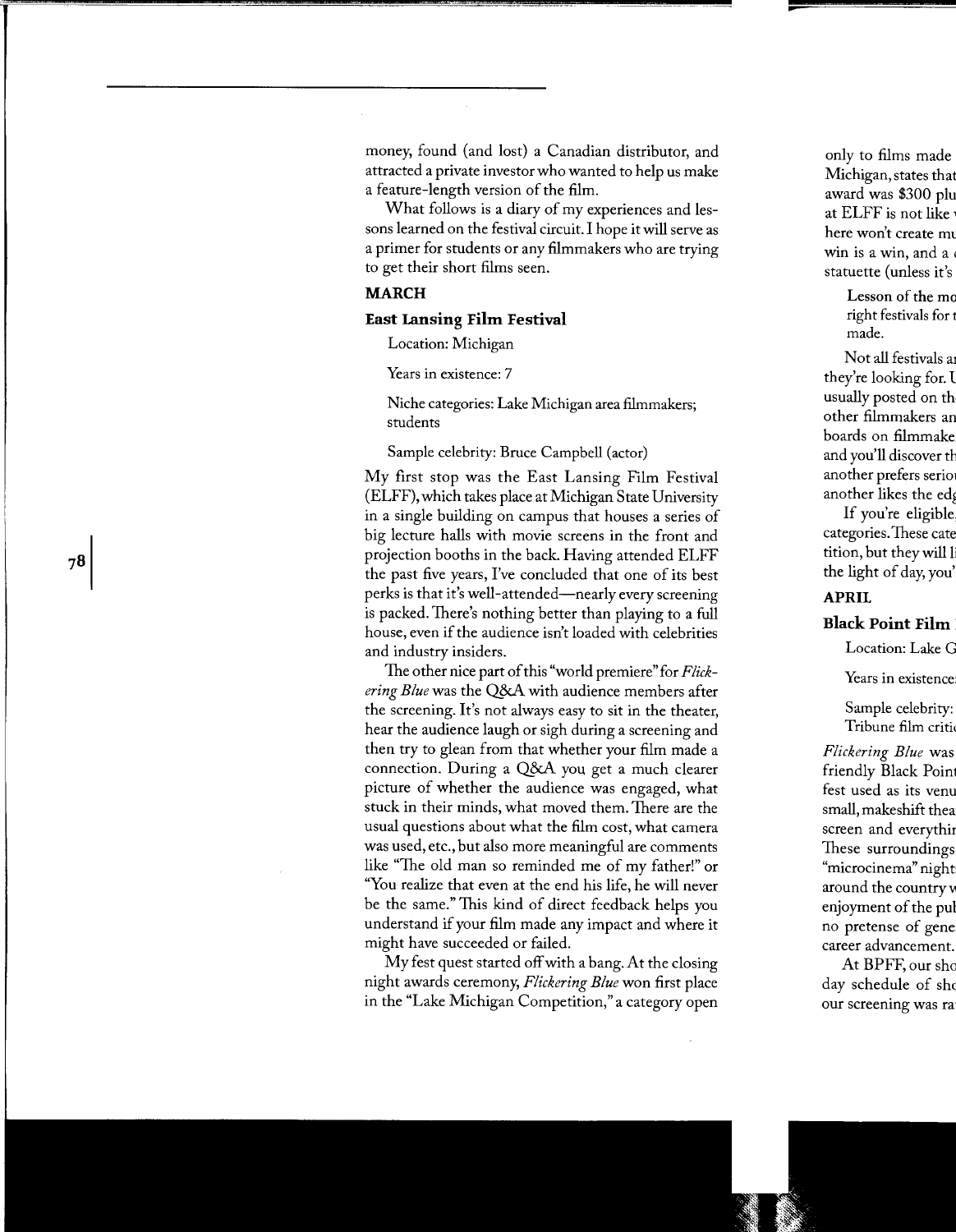only to films made in Illinois, Wisconsin, Indiana or Michigan, states that border the Big Lake. The first place award was \$300 plus a certificate. Of course, winning at ELFF is not like winning an industry festival; a win here won't create much of a "buzz" on the circuit. Yet a win is a win, and a cash award is always better than a statuette (unless it's named Oscar).

Lesson of the month: Make an effort to find the right festivals for the particular type of short you've made.

Not all festivals are alike in terms of the type of films they're looking for. Unfortunately, what they want isn't usually posted on their website. Ask around, chat with other filmmakers and organizers, or read the message boards on filmmaker websites (e.g. withoutabox.com) and you'll discover that one festival favors experimental, another prefers serious, socially-conscious work, and yet another likes the edgy and offbeat.

If you're eligible, always take advantage of niche categories. These categories won't eliminate your competition, but they will limit it. If you want your film to see the light of day, you'll need all the help you can get.

# **APRIL**

# **Black Point Film Festival**

Location: Lake Geneva, Wisconsin

Years in existence: 3

Sample celebrity: Michael Wilmington (Chicago Tribune film critic)

*Flickering Blue* was accepted by the very small but friendly Black Point Film Festival (BPFF). This new fest used as its venue the town's Horticulture Hall, a small, makeshift theater with folding chairs, a tiny movie screen and everything projected from a DVD player. These surroundings reminded me of those friendly "microcinema" nights in libraries, coffee houses or bars around the country where short films are shown for the enjoyment of the public and local filmmakers, but with no pretense of generating industry buzz or fostering career advancement.

At BPFF, our short was the opening film of a fourday schedule of shorts and features. Unfortunately, our screening was rather sparsely attended with 20-30 people in the audience. This was a little depressing after playing to a 200-plus packed house in East Lansing. However, the Q&A after the screening was gratifying—the small audience was receptive to our film and moved by it.

As for awards, no two juries are alike. For example, at BPFF, I personally thought some films that won awards were inferior to other films that were better in nearly every respect: production values, script, acting, photography, editing. The BPFF jury seemed to look beyond what was on the screen and take into account what went into making it, honoring the no-budget, scrappy DIY (do-it-yourself) productions for their seat-of-the-pants indie spirit. They had spirit all right, but their films were not very good. Were I a juror, I would give the award to the best film, period. Someone with a bigger budget shouldn't be penalized and someone with no budget rewarded; after all, the filmmaker with the budget had to work hard to get that financing.

Lesson of the month: Only a handful of people ultimately determine whether your film (a) gets into a film festival and (b) wins any awards.

As movie reviews always show us, any two film critics can split on whether a film deserves a thumbs up or thumbs down; it's all a matter of taste. One festival screener told me that while being accepted at a festival should be taken as an acknowledgment of your talent, being turned down should not be interpreted as a personal rejection. She sees many good shorts that she's unable to pro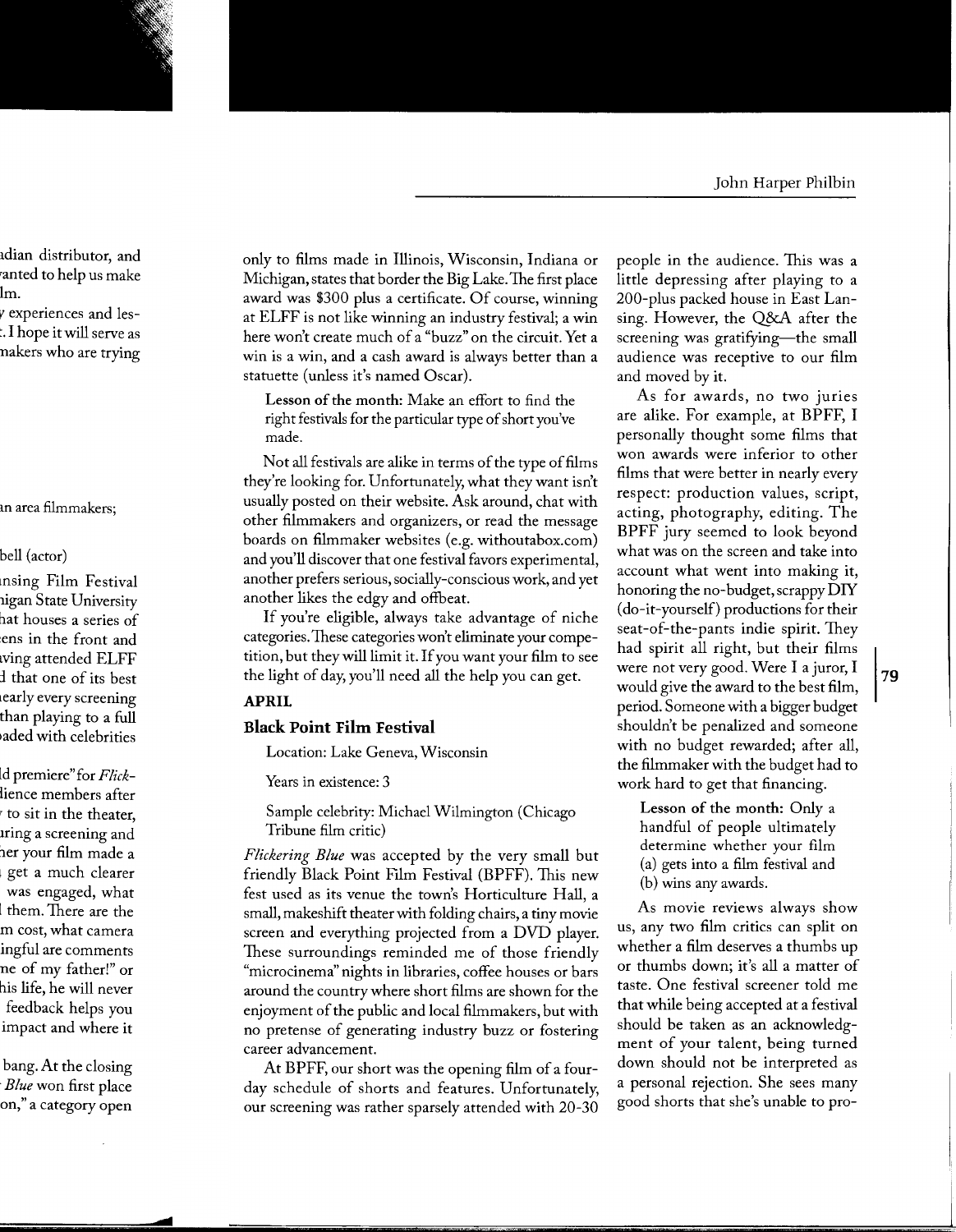gram due to time constraints, or the particular theme that the festival is trying to build its program around. Her two requests from filmmakers: better scripts and tighter editing.

# **MAY Worldwide Short Film Festival**

Location: Toronto, Ontario

Years in existence: 11

Niche category: Canadian filmmakers

Sample celebrity: Albert Maysles (director)

Since the screenwriter of *Flickering Blue* was a Canadian, Angelo Eidse, we entered the Worldwide Shorts Film Festival (WSFF) in Toronto, a top-notch "shorts only" fest. Shorts-only fests greatly increase your chances of being accepted. At film festivals where features are the main attraction, the number of shorts accepted are fewer in number and sometimes treated like second-class citizens.

Despite Angelo's involvement we weren't allowed to enter WSFF's Canadian category (which received 600 entries) because I'm an American director. We instead entered the international category (which received 1,500 entries); *Flickering Blue* didn't get in. Nonetheless, I trekked to Toronto to attend a series of panels at a wellorganized "Short Film Symposium," where one of the hot topics of discussion was short film distribution.

I learned that buyers and distributors of shorts are focused primarily on the small screen—via broadcast, cable, satellite, DVD, home video, broadband internet, even airplanes and mobile phones. A short film might make a couple thousand dollars in distribution; in very rare cases, as much as \$20K. You hope to recoup some production costs but never expect a profit.

Like film festivals, buyers generally prefer shorts under 15 minutes; under 10 is even better. This length is apparently easier to program and sell. They also like comedy-two quotes heard at the Toronto panels: "We want it short, fast and funny!" and "Funny is money!"

Getting into a film festival doesn't necessarily help your chances of finding a distributor. Buyers are less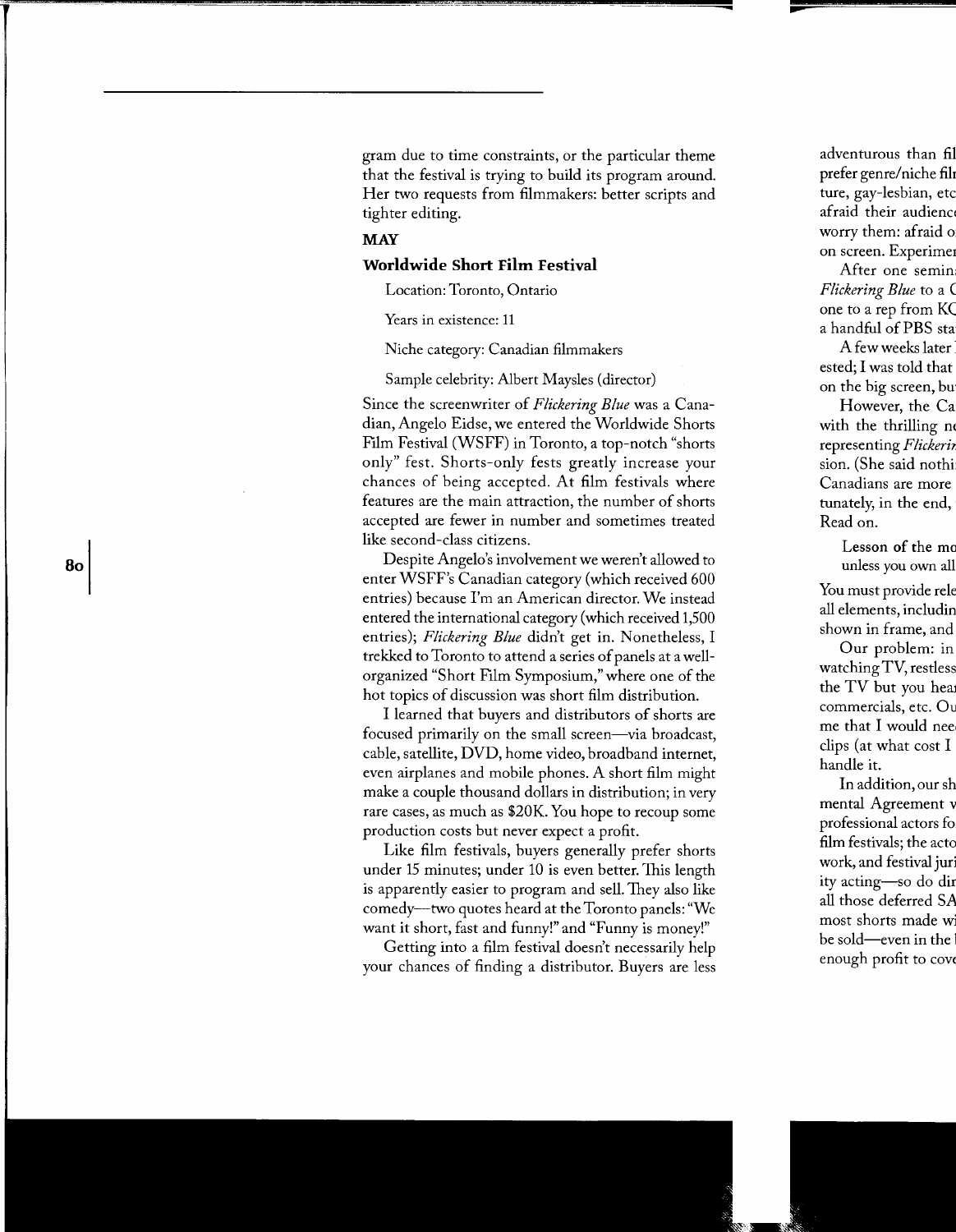adventurous than film fests. Besides comedy, buyers prefer genre/niche films like sci-fi, horror, action-adventure, gay-lesbian, etc. Depressing dramas scare them: afraid their audience will change the channel. Docs worry them: afraid of liability given all the real people on screen. Experimental: not much interest.

After one seminar, I managed to slip a copy of *Flickering Blue* to a Canadian distributor, and another one to a rep from KQED-TV in San Francisco, one of a handful of PBS stations which buys short films.

A few weeks later I learned that KQED wasn't interested; I was told that the pacing of the film might work on the big screen, but was too slow for television.

However, the Canadian distributor contacted me with the thrilling news that they were interested in representing *Flickering Blue* for sale to Canadian television. (She said nothing about slow pacing ... perhaps Canadians are more patient than Americans.) Unfortunately, in the end, the deal could not be completed. Read on.

Lesson of the month: You can't sell your short unless you own all the rights.

You must provide releases, contracts and agreements for all elements, including: actors, music, logos,trademarks shown in frame, and all clips from other sources.

Our problem: in *Flickering Blue,* the old man is watching TV, restlessly flipping channels. You don't see the TV but you hear it—Jay Leno, Roseanne, CNN, commercials, etc. Our Canadian distributor informed me that I would need clearance for all of those audio clips (at what cost I can't imagine) before they would handle it.

In addition, our short was made with a SAG Experimental Agreement which provides a filmmaker with professional actors for deferred salaries.This is great for film festivals; the actors are happy to participate in good work, and festival juries and audiences appreciate quality acting-so do directors! But if you sell your short, all those deferred SAG wages kick in. In light of that, most shorts made with SAG contracts can't afford to be sold-even in the best-case scenario they can't make enough profit to cover all of those SAG wages.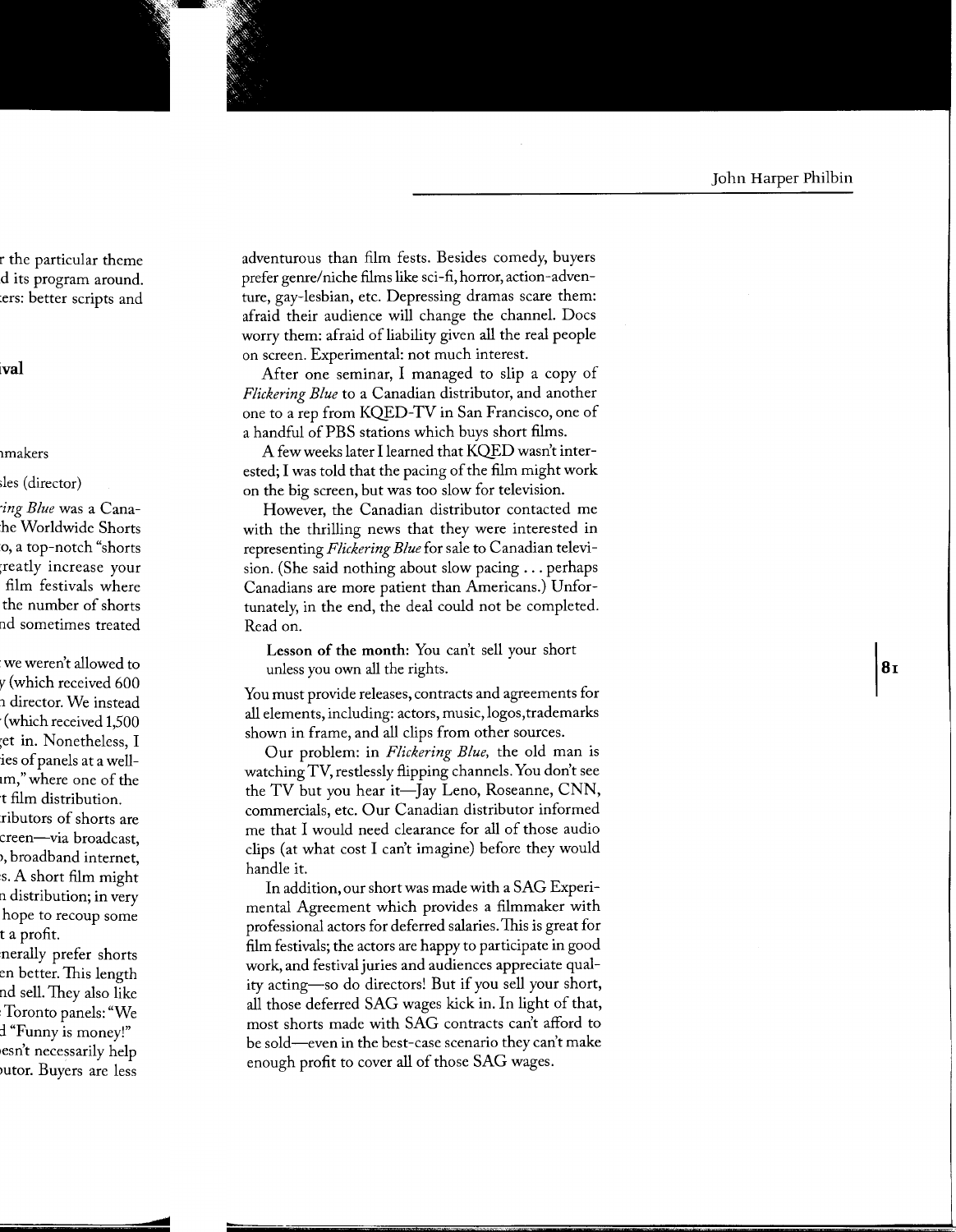### **JUNE**

# **Waterfront Film Festival**

Location: Saugatuck, Michigan

Years in existence: 6

Niche category: students

Sample celebrity: James Karen (actor)

Forty miles south of Grand Rapids on the shore of Lake Michigan, the Waterfront Film Festival (WFF) in Saugatuck not only selected *Flickering Blue* but bestowed a nice honor on the leading man. Because I'm a Michigan filmmaker, WFF organizers kindly asked if our 80-year-old star, James Karen (easily recognizable character actor in films ranging from *Poltergeist* to *Wall Street*), would be one of the festival's honored guests, which would include kicking off the opening night gala, and participating in a panel discussion about acting. Mr. Karen-aka "Jimmy"-happily agreed.

This relatively new festival has grown quickly from one year to the next, partly because the organizers have connections with Sundance, which shares information about which films are generating buzz. In fact, smallish festivals like WFF often program films that they acquire and pay for, like Sundance award-winners or others poised for theatrical release. I asked a programmer why they don't program only features that were actually submitted, that paid entry fees, that don't cost anything to show. "Because the features that were submitted were so bad," he replied.

During the festival weekend, Jimmy and I walked around the picturesque harbor village and enjoyed many films and abundant complimentary food and beverages. We couldn't walk more than a block or two without being stopped by someone who recognized Jimmy and wanted to chat.

Unfortunately, our film was scheduled at 9:00 a.m. on a Friday morning. There were about 20 people at our screening, most of whom looked hung-over from the gala opening party the night before. Because of the sparse attendance, Jimmy later asked the festival organizers for a second showing of *Flickering Blue,* but their schedule was set in stone. So all weekend long as we roamed the quaint streets of Saugatuck, Jimmy's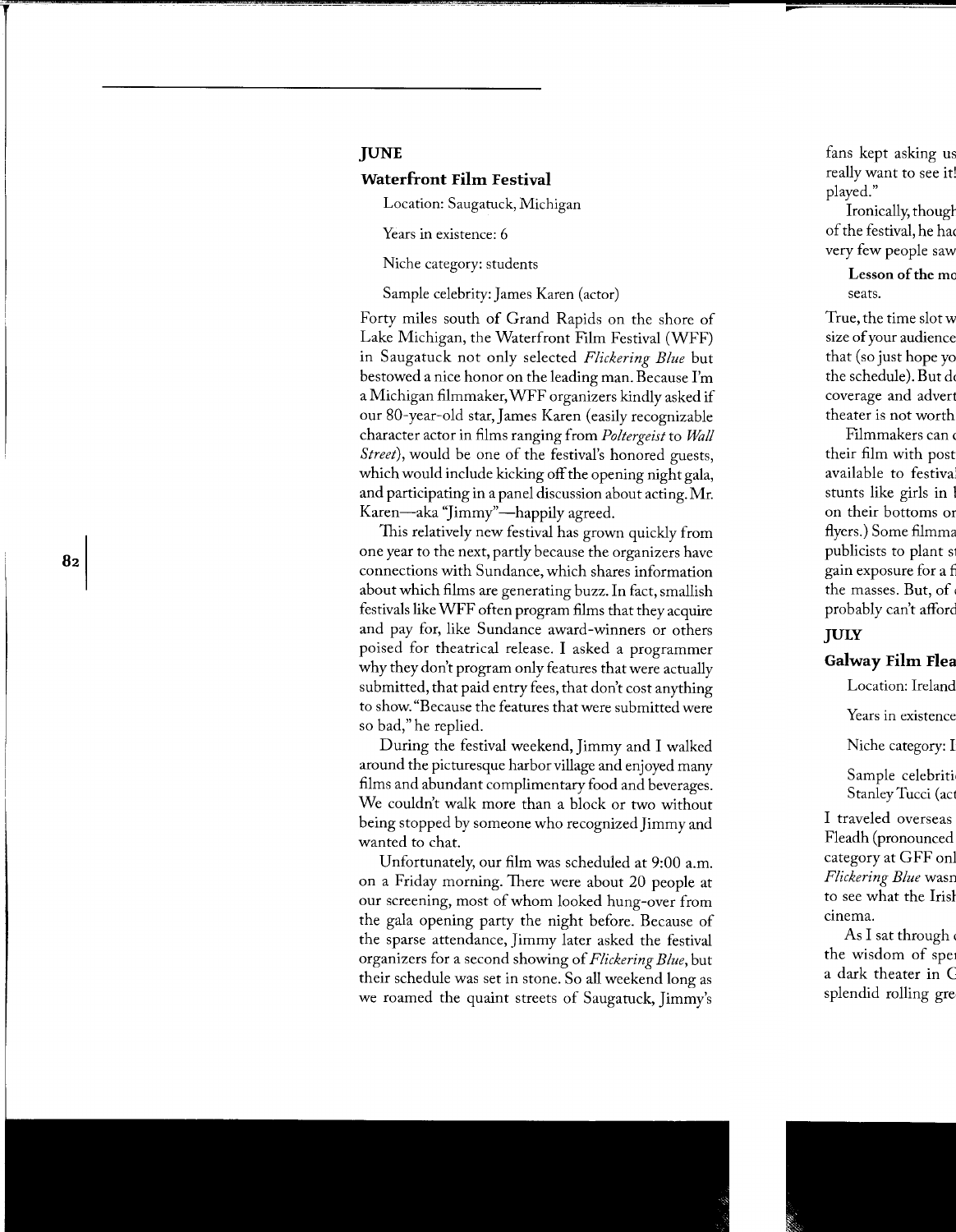fans kept asking us, "When is your film showing? I really want to see it!" We could only respond, "Already" played."

Ironically, though James Karen himself was the toast of the festival, he had come to promote a short film that very few people saw.

Lesson of the month: Do whatever it takes to fill seats.

True, the time slot when your film is shown impacts the size of your audience and you don't have any control over that (so just hope you get lucky when programmers set the schedule). But don't rely solely on the festival's press coverage and advertising, if any. Playing to an empty theater is not worth your time and money.

Filmmakers can create a buzz by actively promoting their film with postcards, posters, and news clippings available to festival attendees. (Some will even try stunts like girls in bikinis with the film title printed on their bottoms or guys in gorilla suits handing out flyers.) Some filmmakers go as far as to hire professional publicists to plant stories in the local newspapers and gain exposure for a film that would otherwise be lost in the masses. But, of course, that's another expense you probably can't afford.

# **JULY**

#### **Galway film Ileadh**

Location: Ireland

Years in existence: 16

Niche category: Irish filmmakers

Sample celebrities: Maureen O'Hara (actress), Stanley Tucci (actor/director)

I traveled overseas to Ireland for the Galway Film Fleadh (pronounced FLAH, means "festival"). The short category at GFF only accepts films made in Ireland, so *Flickering Blue* wasn't entered there, but I was curious to see what the Irish were up to in the world of short cinema.

As I sat through dozens of Irish shorts I questioned the wisdom of spending my first day in Ireland in a dark theater in Galway rather than exploring the splendid rolling green countryside, but it turned out to be a very impressive collection. Three days later, I felt like I had taken a crash course in Irish culture, being thoroughly immersed through film in its language, history, humor, melancholy, brogue, landscape and people. (Most films were in English, but quite a few were in Gaelic with English subtitles.)

The shorts here were like a breath of fresh Irish air. I found them to be more believable and original than most of what I see in the States, much of which is derivative of other movies or television. The Irish films' content seemed to be drawn from personal stories of the land and its people rather than media based on other media. Perhaps the Irish see fewer movies or watch less television-at least, less American television.

The GFF was a revelation in that it made clearer one big problem with this glut of new filmmakers on the overcrowded festival scene today: they substitute technique for meaning with films full of sound and fury, signifying nothing. They crave to be part of the sexy film world; they're movie buffs and talented craftsmen who've learned the language of the medium, but they have nothing much to say.

In a recent interview with author Chris Gore, Sundance director Geoff Gilmore commented on this trend in indie filmmaking: "For many years, we have attacked the industry as making formulaic work and pushed the independent film as the realm in which creative vision flourished. Yet, we have now moved into an era in which the independent world has become a derivative mess: the capital 'Q' quirky comedy that reflects only a series of quirky comedies that have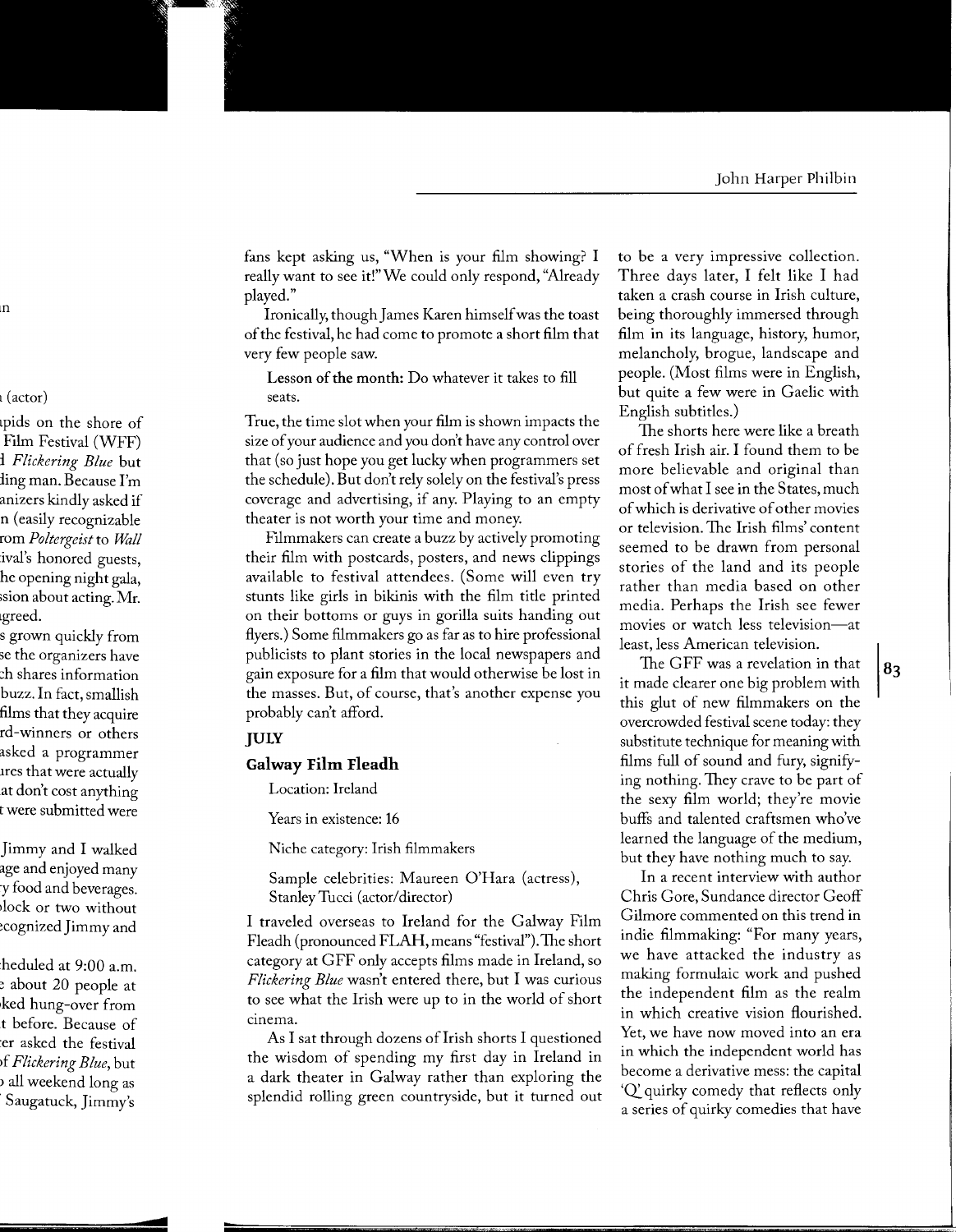come before; the generic 'Tarantino-wanna-be' work; the coming-of-age angst story that really isn't fresh or doesn't have the depth to make it profound, but is simply another version of the same tale."

Lesson of the month: If you are an American filmmaker, make an effort to attend a European film festival. It will do you a world of good.

General side note: shorts-only programs can cause sensory overload. Watching two hours of shorts is notlike watching a two-hour feature. After a feature film, the lights come up in the theater and you can digest what you just saw. Shorts just keep running one after another and by the end you can barely remember any of them.

#### **AUGUST**

### **Crested Butte Reel fest**

Location: Colorado

Years in existence: 7

Niche categories: Colorado filmmakers; students

Sample celebrity: Hal Needham (director)

Returning from Ireland I learned that *Flickering Blue*  had won second place at the Crested Butte Reel Fest. CBRF, another shorts-only fest, doesn't get hordes of entries, so we won from a small field, but we weren't complaining. Angelo (in Vancouver) and I (in Grand Rapids) decided to rendezvous in Crested Butte (pop. 1500, altitude 8800 ft.), a stunning Rocky Mountain resort near Aspen and Vail.

The CBRF venue was a small arts center with a cozy theater used for films and live performance. CBRF programmed all films twice, so audiences had more than one chance to catch them. (I'm a big fan of this practice since it allows word-of-mouth to build between screenings.)

Since *Flickering Blue* was an award-winner, it was actually screened three times. Our individual screenings were well attended if not packed, and cumulatively, we played to over 100 people. The audiences were very enthusiastic and asked thoughtful, probing questions at extended Q&As after the screenings.

Each day, as Angelo and I walked around the small, lovely mountain village, we were frequently greeted on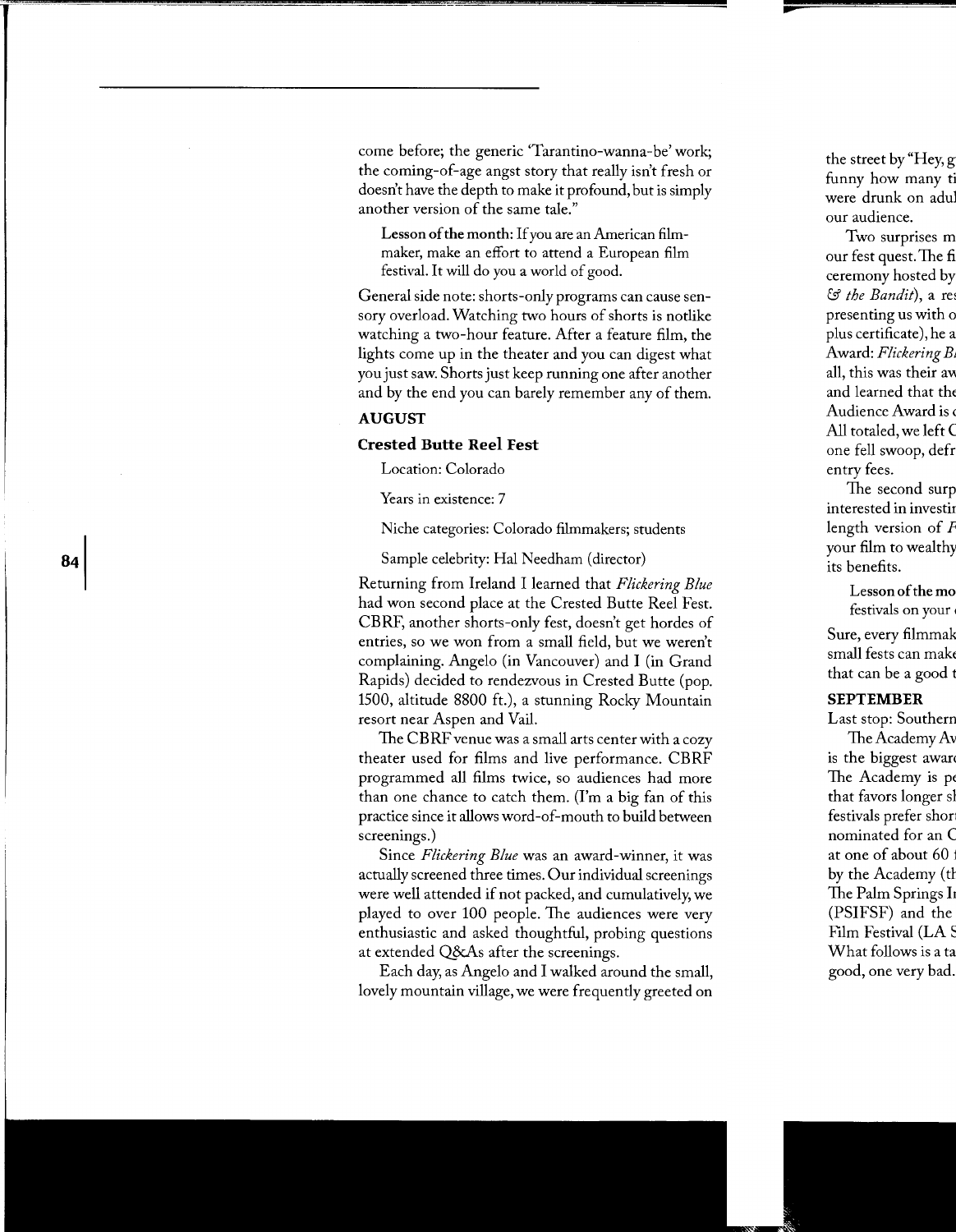the street by"Hey, guys, loved your film!"It was almost funny how many times this occurred. Angelo and I were drunk on adulation and thin air; we had found our audience.

Two surprises made this festival the high point of our fest quest. The first came at the jam-packed awards ceremony hosted by Hal Needham (director of *Smokey*  & *the Bandit),* a resident of nearby Gunnison. After presenting us with our Second Place Jury Award (\$250 plus certificate), he announced the First Place Audience Award: Flickering Blue. To the roar of the crowd-after all, this was their award—Angelo and I took the stage and learned that the official festival rules say the \$500 Audience Award is doubled if the filmmaker is present. All totaled, we left Crested Butte with \$1,250 which, in one fell swoop, defrayed all the costs of my 30 festival entry fees.

The second surprise came when we met someone interested in investing seed money to develop a featurelength version of *Flickering Blue.* Turns out showing your film to wealthy people living in trophy homes has its benefits.

Lesson of **the month:** Do not ignore the small film festivals on your quest.

Sure, every filmmaker hopes to get into Sundance, but small fests can make you a big fish in a small pond, and that can be a good thing.

#### **SEPTEMBER**

Last stop: Southern California.

The Academy Awards'Live Action Short Fum Oscar is the biggest award a short filmmaker could receive. The Academy is perhaps the only jury in the world that favors longer shorts, 30-40 minutes long, whereas festivals prefer shorter shorts. In order for a short to be nominated for an Oscar you must have won an award at one of about 60 film festivals officially "recognized" by the Academy (they publish a list on their website). The Palm Springs International Festival of Short Films (PSIFSF) and the Los Angeles International Short Film Festival (LA Shorts) are two of this select group. What follows is a tale of two shorts-only fests: one very good, one very bad.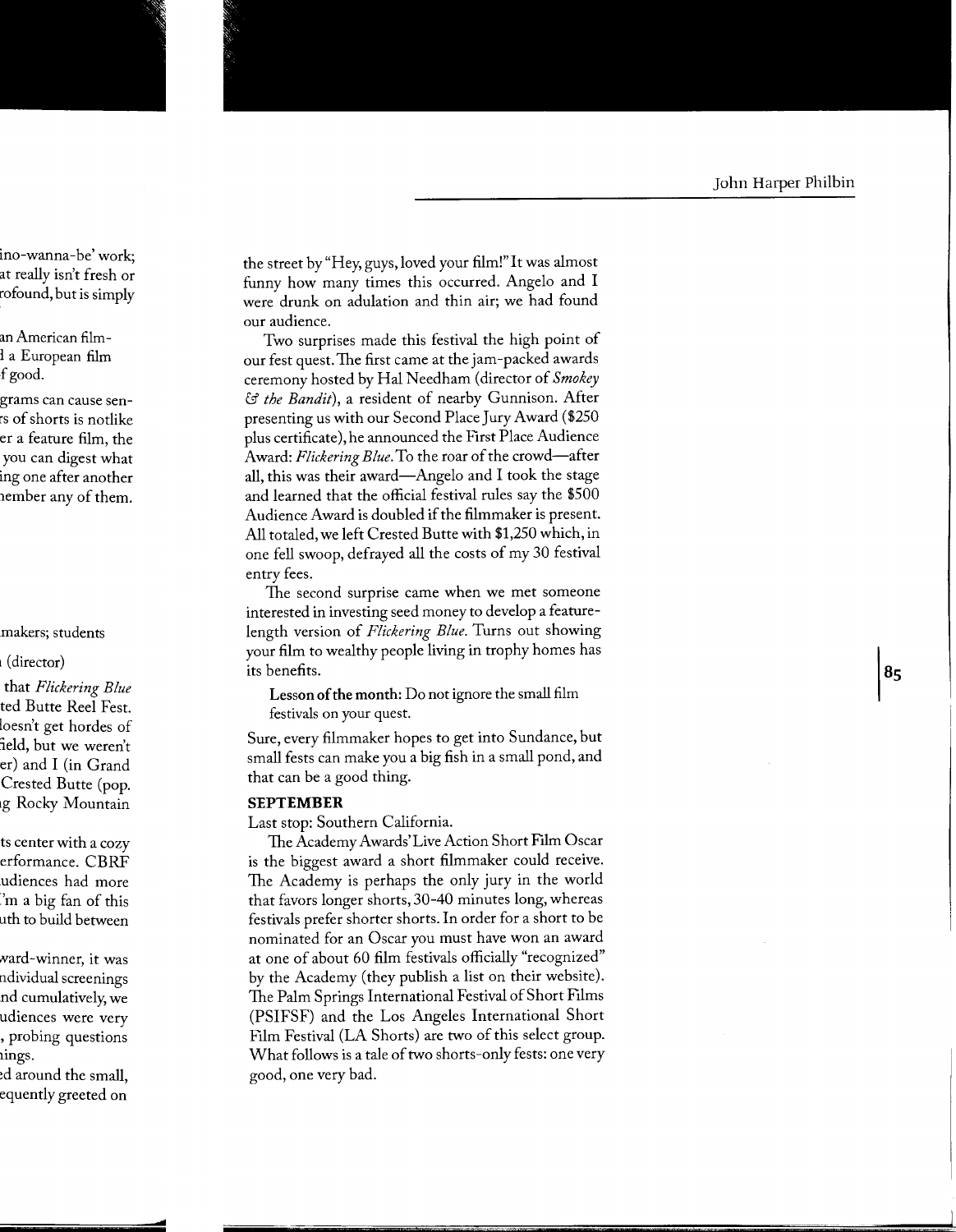# **Palm Springs Intemational Festival of Short Films**

Location: California

Years in existence: 10

Niche categories: women, gay-lesbian, student

Sample celebrities: Andrew McCarthy, Vincent Spano (actors turned directors)

Summer in the desert is not exactly resort season with daily temperatures exceeding 100 degrees, but it's not a bad time to schedule a film festival where you spend most of your time in cool confines of air-conditioned movie theaters.

*Flickering Blue* did not make the cut at PSIFSF, but since it did get accepted at LA Shorts, I decided to visit the Palm Springs fest on my way to Hollywood. The two festivals were scheduled during the first and second week of September, respectively. For filmmakers who entered but didn't get in, the PSIFSF made the classy move of offering them an all-access pass at a discount if they still wanted to attend.

The festival took over the town's Camelot Theaters, which had three big screens running shorts all day, every day. Around 300 films were shown during the week. The festival was well-organized and filmmakers were treated to a host of great films and good panel discussions by day and parties by night, where food and drinks were top quality, abundant and free. Other networking hangouts included the filmmakers' hospitality suite, which had free coffee and muffins, or the cash bar at the top of the theater complex.

The vibe was great. PSIFSF had plenty of big sponsors, including Kodak which offered a hands-on Super-16mm camera workshop. Representatives from film festivals nationwide were around to share tips with filmmakers.

PSIFSF also includes a marketplace for **all** the shorts that are entered (not just the ones that are shown). Like a film library, in a handful of video booths you can read through a master book of titles, access a copy of any film entered, and take a look. The place was crawling with distributors and buyers who obviously appreci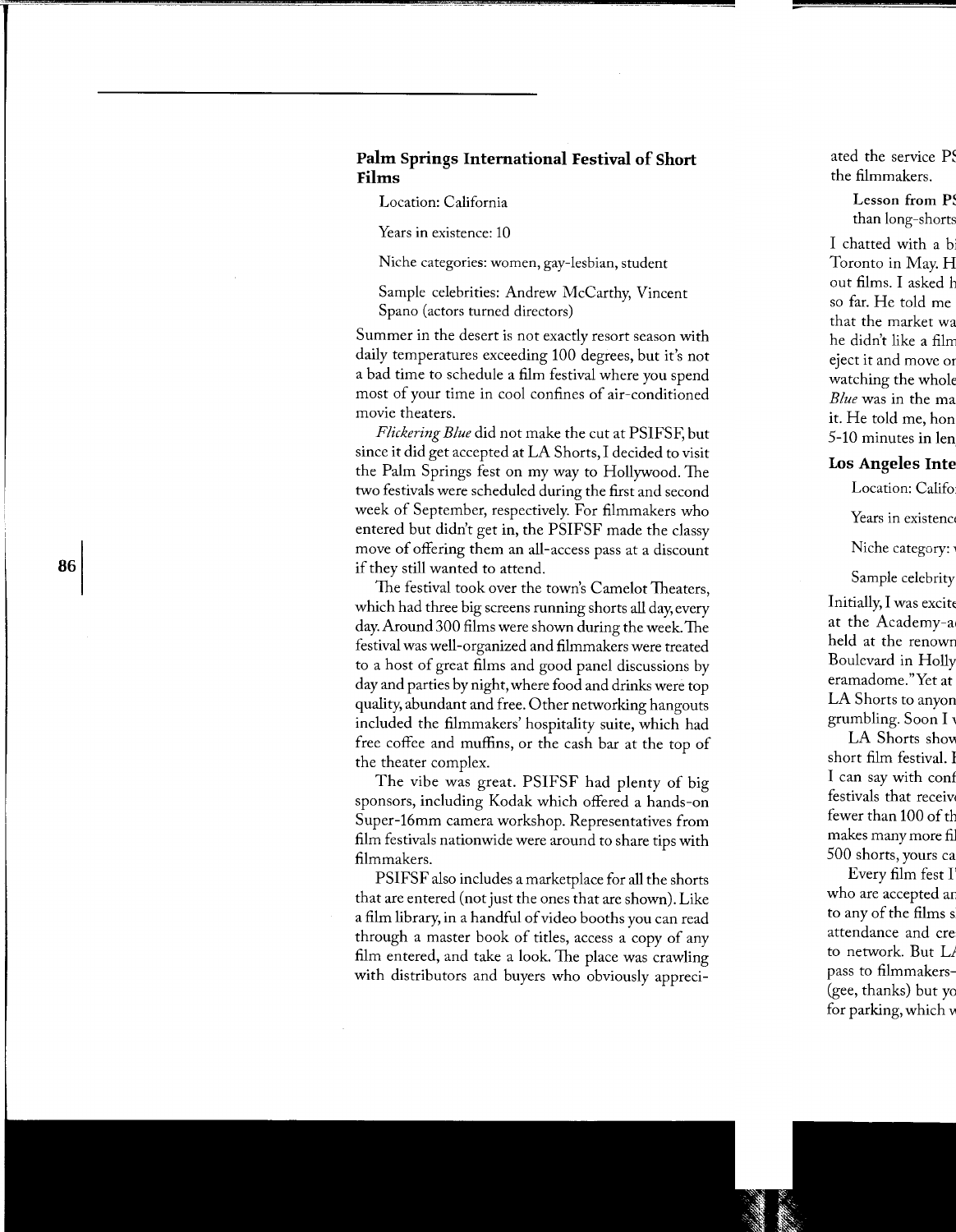ated the service PSIFSF was providing to them and the filmmakers.

Lesson from PSIFSF: Short-shorts sell better than long-shorts.

I chatted with a big distributor whom I had met in Toronto in May. He was in the marketplace checking out films. I asked him which film programs he'd seen so far. He told me he hadn't attended any screenings, that the market was a much better use of his time. If he didn't like a film in the first few minutes, he could eject it and move on to another, and not waste his time watching the whole thing. I mentioned that *Flickering Blue* was in the market if he wanted to take a look at it. He told me, honestly, he was only looking for films 5-10 minutes in length.

#### **los Angeles Intemational Short Film Festival**

Location: California

Years in existence: 8

Niche category: women directors

Sample celebrity: Bryan Singer (director)

Initially, I was excited that *Flickering Blue* was accepted at the Academy-accredited LA Shorts, which was held at the renowned Arc Light Theaters on Sunset Boulevard in Hollywood next to the legendary "Cineramadome."Yet at Palm Springs, the mere mention of LA Shorts to anyone triggered rolling eyes and hushed grumbling. Soon I would find out why.

LA Shorts shows 500 films, more than any other short film festival. Having sat through many of them, I can say with confidence, they're not all good. Most festivals that receive 1,200 short entries will program fewer than 100 of them; LA Shorts programs 500.1his makes many more filmmakers happy, to be sure, but with 500 shorts, yours can get lost in a sea of mediocrity.

Every film fest I've ever attended offers filmmakers who are accepted an all-access pass which allows entry to any of the films showing at the festival. It also helps attendance and creates opportunities for filmmakers to network. But LA Shorts didn't offer an all-access pass to filmmakers—you got in free to your own film (gee, thanks) but you paid to see any others. You paid for parking, which was free to the general public. There was no hospitality suite. If you wanted to attend the awards ceremony on the last day, you were charged a \$25 admission fee.

LA Shorts had only one perk: your film is being shown at the Arc Light, a far cry from the college auditoriums and Horticulture Halls of the Midwest. The Arc Light has some of the best picture and sound projection in the world. But the hapless LA Shorts organizers committed a fatal gaffe: they ordered the wrong video projector for the theaters. The projected images were dark and murky with the top and bottom of the frame cut off. The festival staff called around town in a panic and finally corrected the problem on the last day. In the meantime, hour after hour, day after day, aghast filmmakers sank in their seats and covered their eyes.

Besides the projection errors, LA Shorts organizers were hostile and treated filmmakers like pesky annoyances. We needn't be treated like royalty, but some respect and gratitude should be given to the people who provide, free of charge, all of their programming. LA Shorts also had zero press coverage, and when festivals don't advertise or generate any interest, the seats will be empty if the filmmaker doesn't find a way fill them. Many, if not all, of the screenings were grossly under-attended, the small audiences consisting largely of cast and crew members from the films being screened. (Note: 30 people in a 100-seat auditorium isn't terrible, but 30 people in a 300-seat movie theater feels like a graveyard.)

LA Shorts is a good example of the kind of festival (and there are quite a few out there) that preys on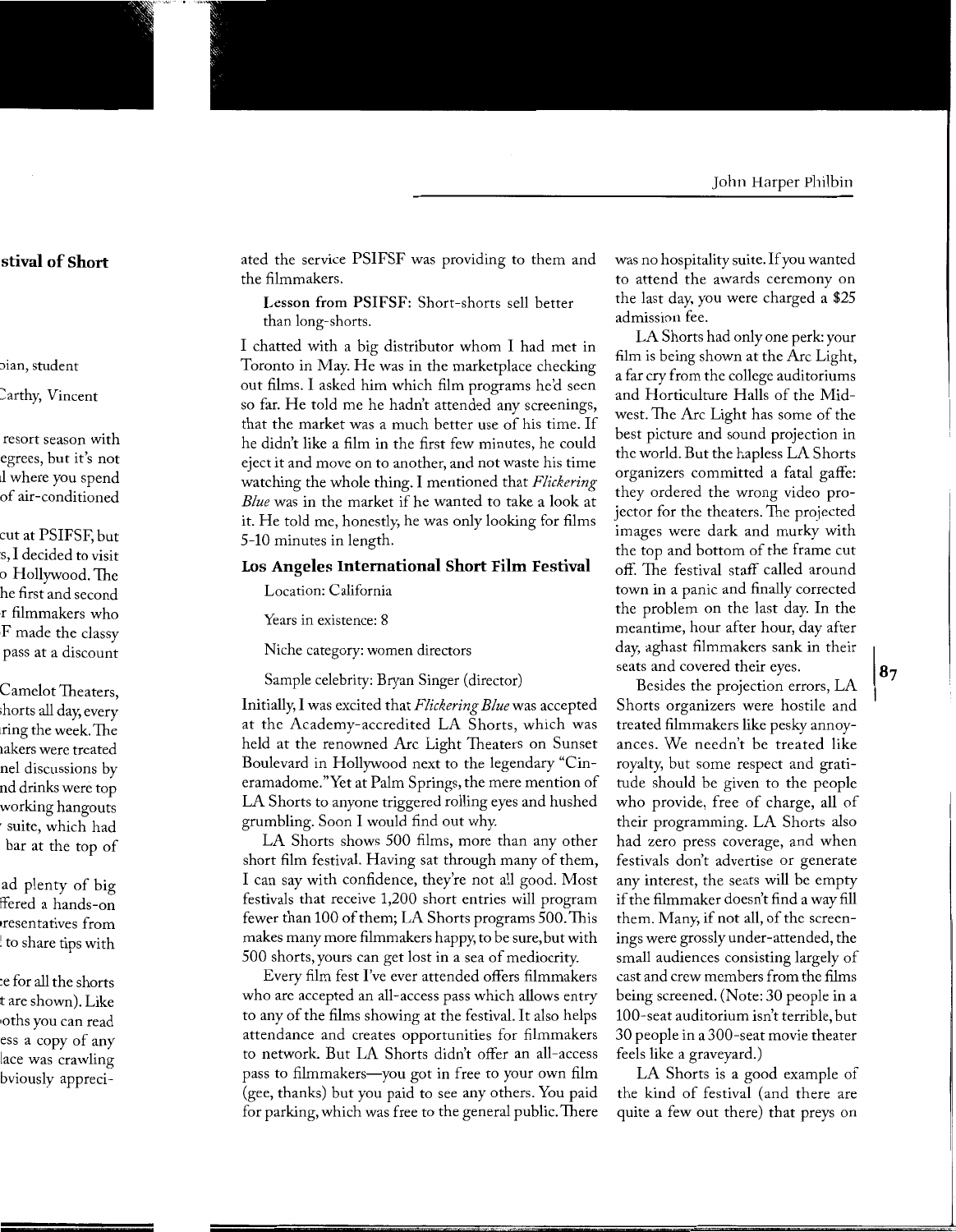filmmakers and gives film festivals a bad name, which is unfair to others, like Palm Springs, that genuinely support filmmakers. (How and why LA Shorts received Academy accreditation is anybody's guess.)

Of course, if you visit the LA Shorts website you'll find glowing testimonials from filmmakers touting the festival. Maybe some of them actually enjoyed it or were just happy to have their film shown in Hollywood, but the filmmakers I met there were disgruntled, and the comments I have read on message boards since then support my observations and experience.

Lesson from LA Shorts: All that glitters isn't gold. Holding an event in Hollywood doesn't automatically make it good.

The movie industry appeared to have no interest whatsoever in this short fest despite its Academy accreditation and being held in the heart of Hollywood. I suppose in an industry that feasts on feature films, shorts are a side dish of something it didn't order.

#### **PLANNING A FESTIVAL STRATEGY**

When you have a short ready to hit the circuit, which festival do you enter first? Do you start big and work your way to smaller fests or vice versa? Does it matter which festival presents your "world premiere"?

That question was posed to Varkey James, Festival Coordinator for the Los Angeles Film Festival (not to be confused with LA Shorts) on an internet message board. Here is his insightful response:

To varying degrees, film festivals serve two audiences: the film industry—including acquisitions/ development professionals, agents/managers, independent filmmakers, the trade and entertainment press—and the general public. To the extent that a festival is focused on the industry, premiere status becomes more important, and if a film has played at other festivals and gotten a lot of attention, that film will be of less interest to the industry, and in turn of less interest to industry festivals.

However, most festivals primarily serve the general public in their respective locales. For those festivals, the fact that a film played at a major festival can be a plus. Just as posters and DVD cases often tout 'Official Selection of the \_\_\_\_\_ Film Festival,'